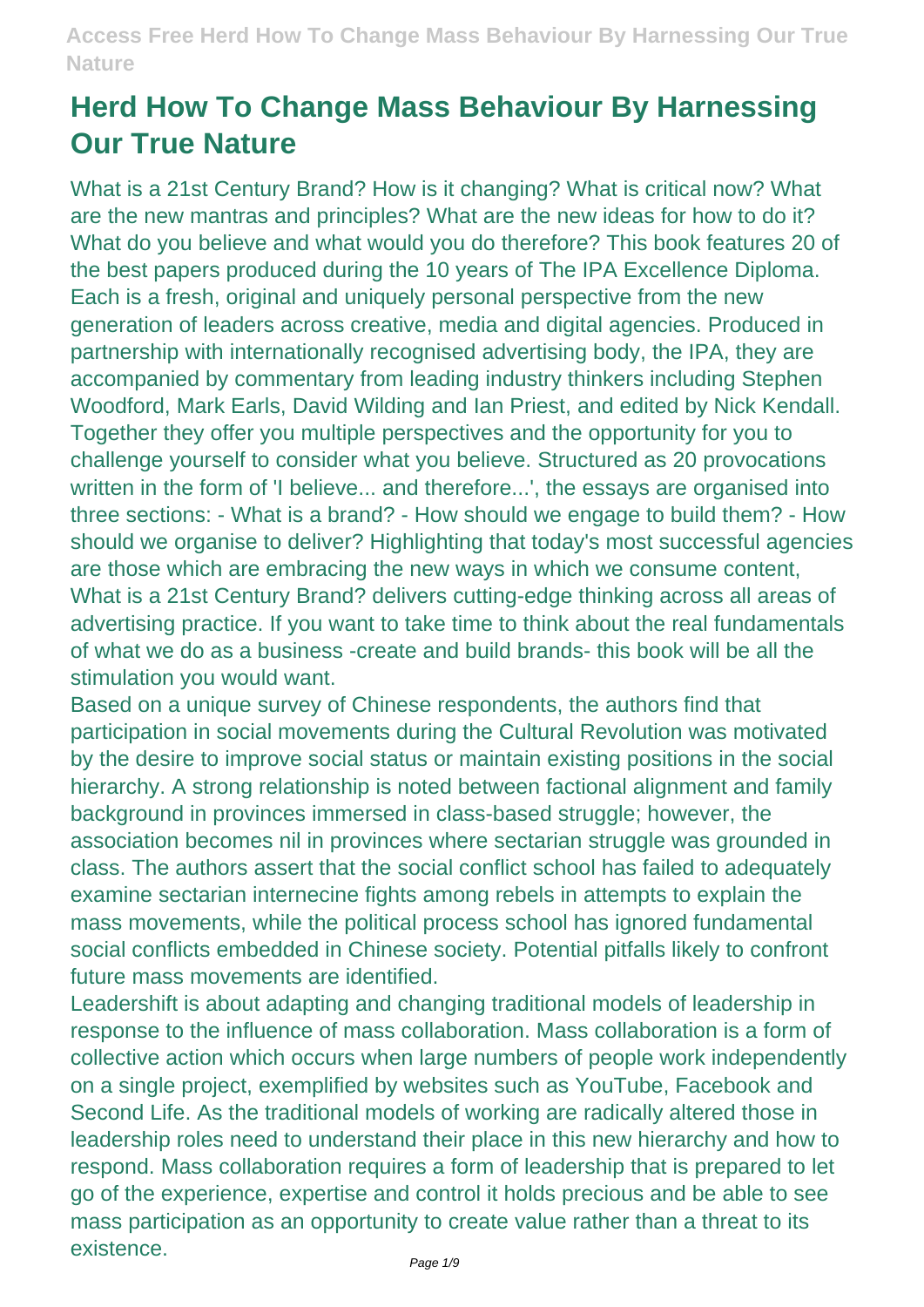"Nordic co-operation is one of the world's most extensive forms of regional collaboration, involv-ing Denmark, Finland, Iceland, Norway, Sweden, and three autonomous areas: the Faroe Islands, Greenland, and Åland.

Every day, learners use and reuse open, digital resources for learning. Reusing Open Resources offers a vision of the potential of these open, online resources to support learning. The book follows on from Reusing Online Resources: A Sustainable Approach to E-learning. At that time focus was on the creation, release and reuse of digital learning resources modeled on educational materials. Since then the open release of resources and data has become mainstream, rather than specialist, changing societal expectations around resource reuse. Social and professional learning networks are now routine places for the exchange of online knowledge resources that are shared, manipulated and reused in new ways, opening opportunities for new models of business, research and learning. The goal of this book is to extend the debate of how open, online resources might support learning across diverse contexts. Twenty-four distinguished experts from nine countries distributed across Europe and North America contribute empirical evidence and ideas. Collectively they provide a vision of the potential of open, online resources to support learning across everyday contexts of education, work and life.

Studie naar het sociale gedrag en indentiteit in de recente geschiedenis, met name aan de hand van social media. Waarom volgen en kopiëren we de ene, en zetten we ons af tegen de andere 'social influencer'.

The rapid growth of promotional material through the internet, social media, and entertainment culture has created consumers who are seeking out their own information to guide their purchasing decisions. Promotional Culture and Convergence analyses the environments necessary for creating a culture of collaboration with consumers, and critically engages with key areas of contemporary promotional development, including: promotional culture's primary industries, including advertising, marketing, PR and branding, and how are they informed by changes in consumer behaviour and market conditions how industries are adapting in the digital age to attract both audiences and advertising revenue the evolving dialogues between 'new consumers' and producers and promotional industries. Ten contributions from leading theorists on contemporary promotional culture presents an indispensable guide to this creative and dynamic field and include detailed historical analysis, in-depth case studies and global examples of promotion through TV, magazines, newspapers and cinema. Security Culture starts from the premise that, even with good technical tools and security processes, an organisation is still vulnerable without a strong culture and a resilient set of behaviours in relation to people risk. Hilary Walton combines her research and her unique work portfolio to provide proven security culture strategies with practical advice on their implementation. And she does so across the board: from management buy-in, employee development and motivation, right through to effective metrics for security culture activities. There is still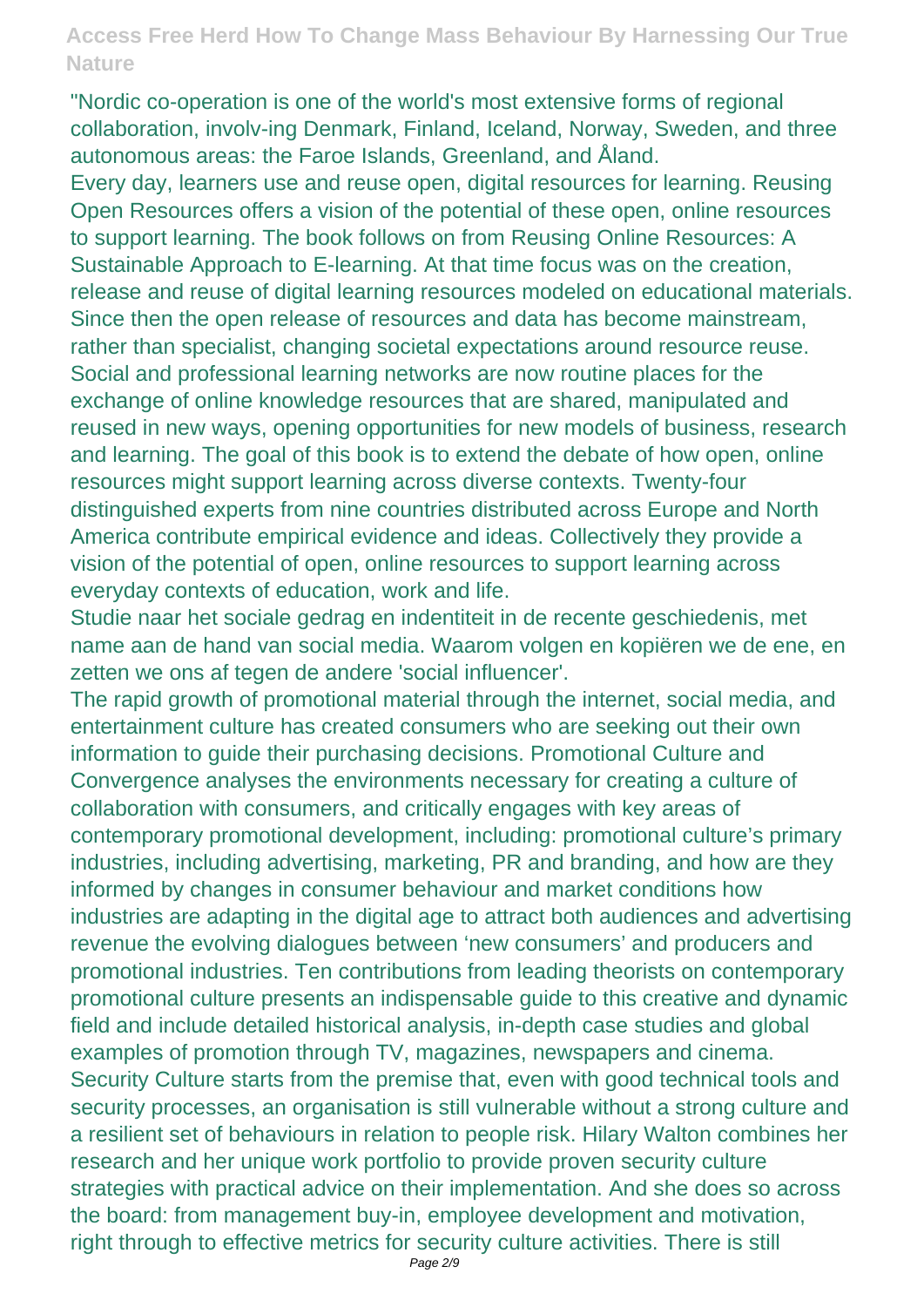relatively little integrated and structured advice on how you can embed security in the culture of your organisation. Hilary Walton draws all the best ideas together, including a blend of psychology, risk and security, to offer a security culture interventions toolkit from which you can pick and choose as you design your security culture programme - whether in private or public settings. Applying the techniques included in Security Culture will enable you to introduce or enhance a culture in which security messages stick, employees comply with policies, security complacency is challenged, and managers and employees understand the significance of this critically important, business-as-usual, function. Many people have heard of the Camino de Santiago, the network of pilgrim trails in Spain that lead to the Cathedral of Santiago de Compostela in Galicia, northwest Spain. Just about 90 kilometers west is a point on the Iberian Peninsula which is the furthest western point on the European continent, or the end of the earth. The famous pilgrim trails which crisscross Europe leading to these points are called Caminos. Some people have walked them. Even more have considered walking one or more. Still others, fascinated by the adventure, cannot walk a Camino but enjoy hearing stories of others who have done so. If you find yourself in any of these three categories, you will enjoy this book. In the first book, the author presented many stories of experiences of walking a Camino. In book two, the stories continue. Fun-filled, adventure-packed, informative, spiritual, and inspiring must read for Camino enthusiasts. Marketing as a practice is facing unprecedented challenges: a changing media landscape, an increasingly complex customer journey, innovative technologies, start-ups which disrupt traditional channels and a new generation of tech-savvy clients. How should students and practitioners adapt to this shifting landscape and address the skills gap that many of today's marketers face? Advanced Marketing Management prepares students for this new world of marketing. Since traditional marketing approaches fail to provide convincing solutions to modern business realities, a new approach is urgently needed if marketers are to regain trust within their organizations. Using contemporary examples, business case studies and supporting pedagogy, Advanced Marketing Management will provide a critical exploration into the more advanced aspects of marketing management, including the gap that exists between formal marketing literature and real-world practice, discussion of multidisciplinary tools, and the crucial evolution of the '4Ps'. Summarizing a large body of literature and academic research on new developments, this book is the go-to guide for students, lecturers and practitioners, wanting to succeed as modern marketers. Online resources include lecture slides and further questions for group discussion.

How can we sell more, to more people, and for more money? The marketing world is awash with myths, misconceptions, dubious metrics and tactics that bear little relation to our actual buying behaviour.

The emergence of an enterprise culture and entrepreneurial economy has led to the rapid development of theories, policies and practices in the field of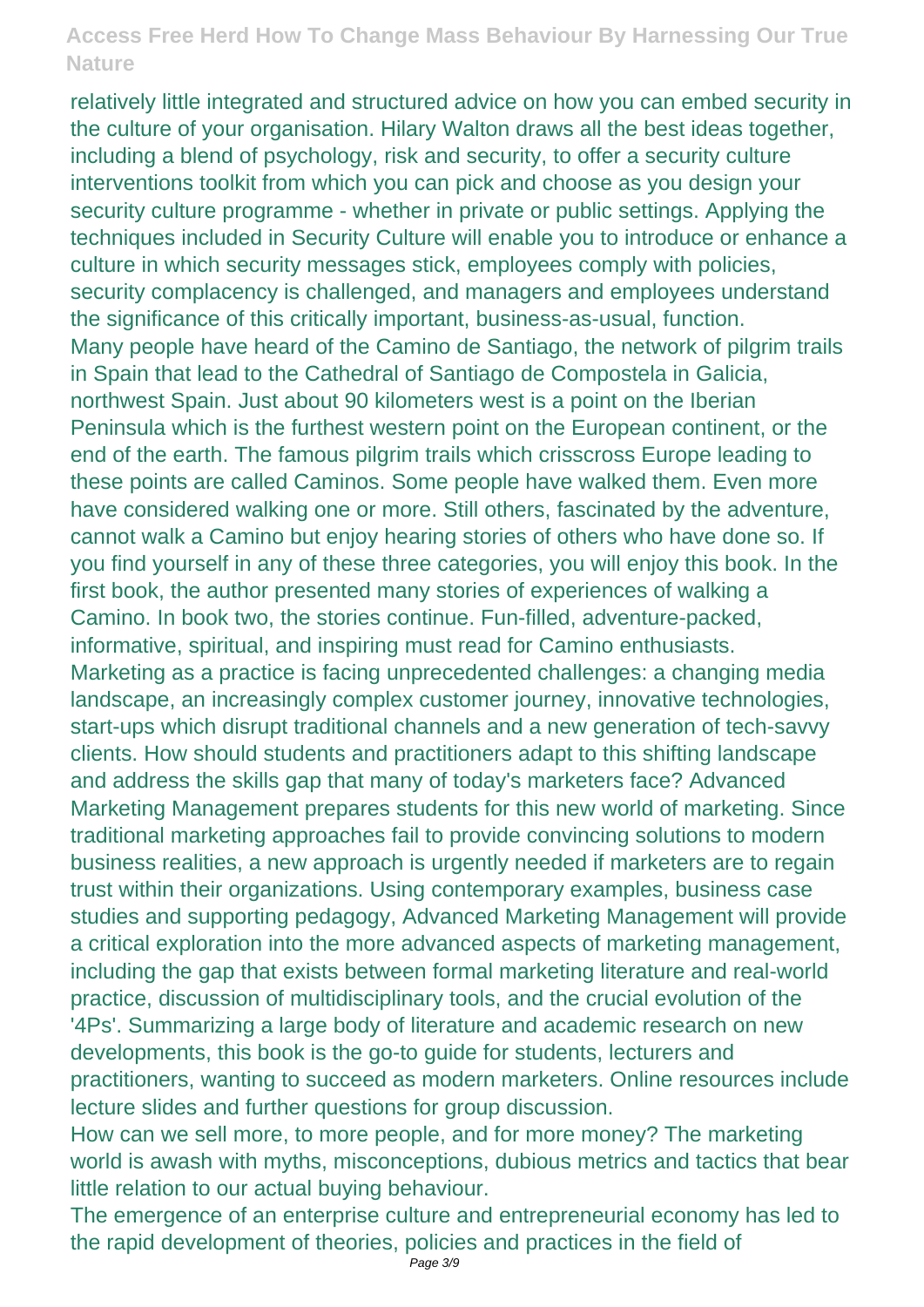entrepreneurship. Understanding Enterprise provides a critical introduction to enterprise in its broadest context, particularly its application to business through entrepreneurship and small business. The book is divided into three distinct parts, which examine traditional approaches to entrepreneurship, new perspectives on the subject, and the success or otherwise of government policy. Key features: - Extensively revised to take into account the latest thinking and research - Reassessment of traditional views and a critique of conventional wisdom - Updated coverage of the impact and failings of comparative government policies - A good balance between theoretical and practical perspectives Understanding Enterprise is an essential companion for undergraduate and postgraduate students of entrepreneurship. Policy makers and practitioners will also benefit from this comprehensive guide.

This insightful practical guide argues that the traditional business plan may not be appropriate for many new ventures and presents an alternative, effectual approach that encourages flexibility and development through exploration and experience. 10 principles demonstrate how to respond better to uncertainty during the business development process.

Since the 1980s, governments have often sought to encourage entrepreneurship on the assumption that it creates small businesses which are the primary drivers of job creation. Largely because of this assumption, entrepreneurship has become a valid subject for academic research attracting extensive funding. Yet despite this explosion of scholarship, there is no accepted model of how entrepreneurship operates or even a commonly accepted definition of what it is. Simon Bridge posits that this is because entrepreneurship has been studied as if it were a deterministic science, based on the false assumption that it exists as a specific discrete identifiable phenomenon operating in accordance with consistent, predictable 'rules'. This challenging book contends that this misdirected search has produced more questions than answers. Accepting that entrepreneurship as we have conceived it does not exist could lead to new and valuable insights into what the different forms of entrepreneurship are and how they might be influenced. Scholars, advanced students and policy makers will find this a thought-provoking insight into the myths and misconceptions of 'entrepreneurship'.

Create breakthrough marketing campaigns that achieve staggering consumer response rates by harnessing the power of R.E.D. Marketing: a transparent and flexible methodology from the CEO and CMO of marketing powerhouse Yum! Brands—Taco Bell, KFC, Pizza Hut—with a genuine track record of success. Sidestep the other marketing books, courses, articles, and even TED talks that offer hypothetical explanations that sound sensible. Embrace the proven, systematic approach of RED Marketing, which the recent CEO and current CMO of Yum! Brands applied to lead Taco Bell and KFC to double digit growth—no PhD required! In 2011, Greg Creed had just been elevated from President to CEO of Taco Bell, a brand in deep distress at the time. It was on his shoulders to turn things around quickly along with co-author and CMO, Ken Muench. Together they developed the R.E.D (Relevance, Ease, Distinctiveness) method. It's simple methodology does not require complicated terms and a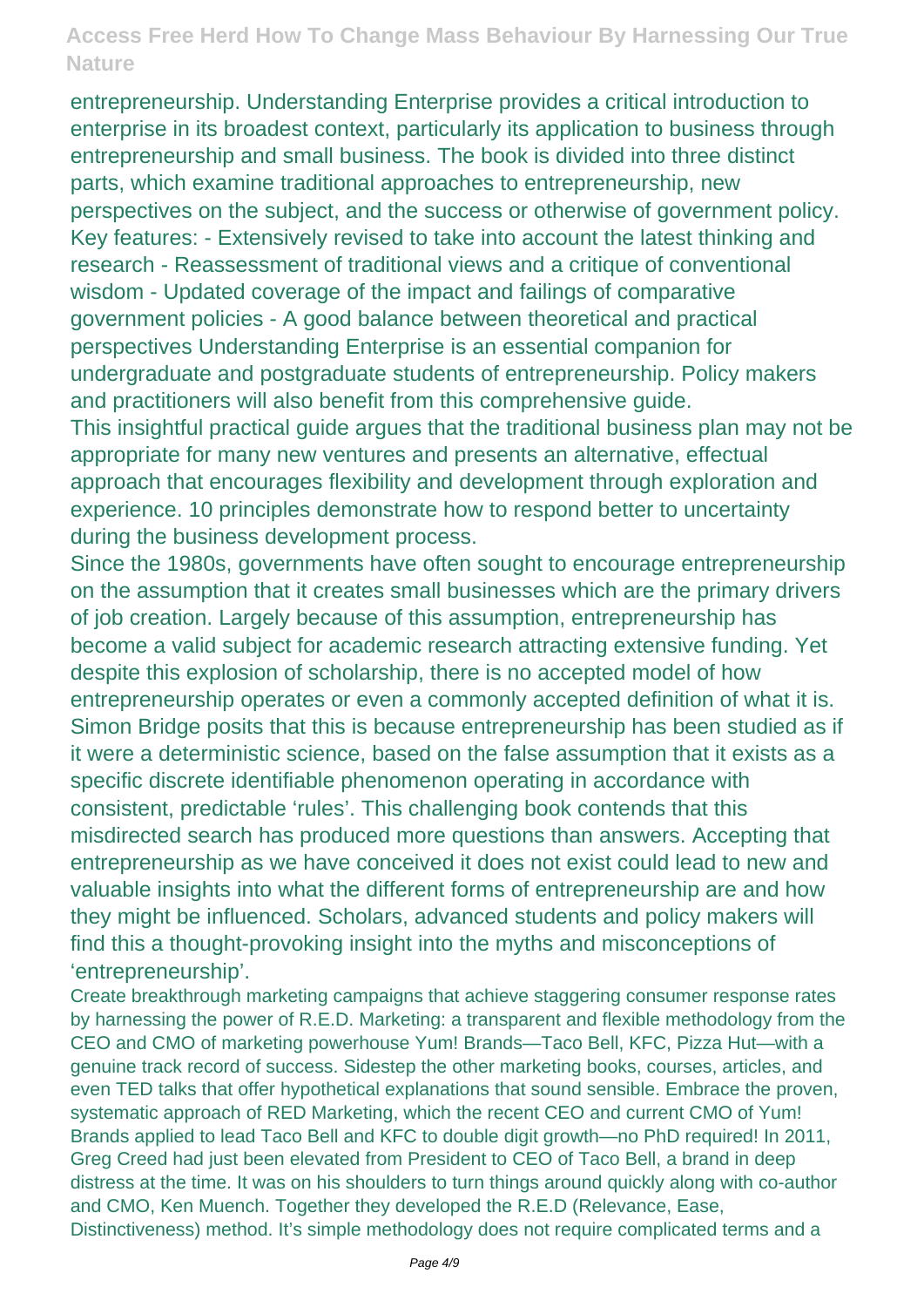PhD to understand, it's actually quite simple—marketing works in three very different ways: Relevance—Is it relevant to the marketplace? Ease—Is it easy to access and use? Distinction—Does it stand out from competition? Combining actual examples from Yum! and other recognizable brands of every size around the world; the latest findings in marketing, neuroscience, and behavioral economics; and the author's own experience marketing three different brands across 120 countries—your brand can set and achieve a truly breakthrough marketing campaign utilizing R.E.D Marketing.

How many times have you thought of something crucial to do and then forgotten it completely? That's why people invented lists. And very useful they are too. If, and only if, they are used effectively. Put thirty things on a list, and it becomes too daunting. Put three things on, and there's no point in having a list. And so we have refined the art of list writing to allow for about ten or twenty things to do. But in truth, most lists are rubbish. Randomly assembled, they do little to help the author navigate their way through the maze of stuff to do. After all, the only point of a list of things to do, is to get things done. Tick Achieve does just that. It shows you how to get stuff done, with lots of little techniques tried and tested on scores of individuals over 25 years. This includes the cathartic and highly effective process of writing a list of what you are not going to do. The author has trained hundreds of people in the art of getting stuff done. There is no Big Plan as such (contrary to what many other books suggest). It's all about details, and they can be very easy to implement. Little things can make a massive difference. Once you get the hang of it, life gets easier. In a business context, and personally. You can sleep better and worry less. Concentrate on the things that matter, and leave out the trivia and irrelevant. Learn how to celebrate little bits of progress, look down your list, tick off a job well done, and shout Tick Achieve! EXAMPLE CHAPTER OUTLINE 1. BUSINESS INTELLIGENCE "I'm too busy, I'm in a meeting": professional time wasting and how to avoid it Teams; what's the point? The problem with the business world: other people How to think more and worry less How being organised lets you take it easy Action not activity Outcome not output "If I do x, then y will happen...' 2. STRAIGHT TALKING AND GETTING STUFF DONE Permission to talk straight Cliché and jargon red alert list How to get to the point and get everything done quickly Some ways to say no politely How to liven up boring meetings Spotting business bull\*\*\*\* Cutting through it and moving on 3. LEAVE IT OUT Less really is more How eliminating issues gets to faster answers in business Write a list of what you are not going to do Improving your time management Simplifying everything Being totally objective about the past How leaving it out forces the issue 4. ONE IN A ROW How breaking big problems down into small tasks really works How to eat an elephant - in stages Knock 'em down one at a time Rapid sequential tasking: an alternative to multi-tasking The one-touch approach Tick, achieve, move on 5. LOOK LIVELY! The value of energy: in business, and in life generally Getting your attitude right Why lazy people are unhappy people Speed, that's the thing Spotting pointless people Ditching the time wasters Don't waste time yourself: beware aimless net surfers divCuttin Within only a few years, Facebook, Wikipedia, Twitter, You Tube and other social media have become an intimate part of everyday life. Web 2.0, the collective term for all forms of interactive online communication, is characterized by the overwhelming ability of users to collaboratively create content. The implications of Web 2.0 have become a central focus for interdisciplinary social science research. This book comprehensively addresses the profound impact of Web 2.0 on contemporary society and its dynamics in a multiplicity of fields. The chapters, authored by world-leading experts, vividly demonstrate that Web 2.0 is a dynamic basis for collective action and an unlimited source of societal destabilisation and revolutionary change, for better or for worse. Various aspects of the radical transformative potential of Web 2.0 are imaginatively and critically discussed in the analytical context of quantitative approaches, qualitative works and case studies. This book provides key insights into the widereaching implications of recent technological developments, casting new light into an area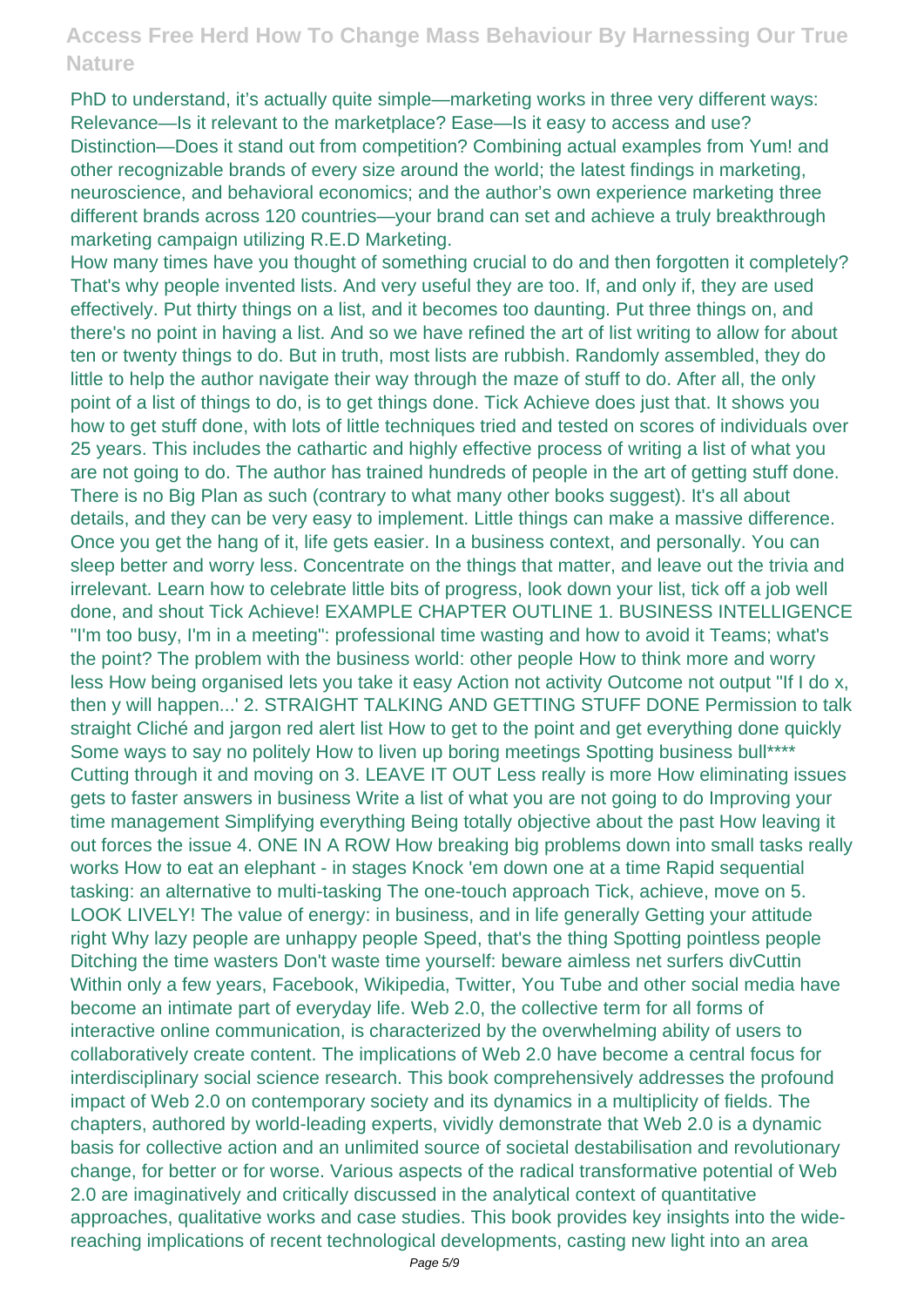which may potentially contribute to a more peaceful and sustainable future. This book was originally published as a special issue of Contemporary Social Science: Journal of the Academy of Social Sciences.

"...fascinating. Like Malcolm Gladwell on speed." —THE GUARDIAN "HERD is a rare thing: a book that transforms the reader's perception of how the world works". —Matthew D'Ancona, THE SPECTATOR "This book is a must. Once you have read it you will understand why Mark Earls is regarded as a marketing guru." —Daniel Finkelstein, THE TIMES This paperback version of Mark Earls' groundbreaking and award winning book comes updated with new stats and figures and provides two completely revised chapters that deal with the rise of social networking. Since the Enlightenment there has been a very simple but widely held assumption that we are a species of thinking individuals and human behaviour is best understood by examining the psychology of individuals. It appears, however, that this insight is plain wrong. The evidence from a number of leading behavioural and neuroscientists suggests that our species is designed as a herd or group animal. Mark Earls applies this evidence to the traditional mechanisms of marketing and consumer behaviour, with a result that necessitates a complete rethink about these subjects. HERD provides a host of unusual examples and anecdotes to open the mind of the business reader, from Peter Kay to Desmond Tutu, Apple to UK Sexual Health programmes, George Bush to Castle Lager, from autism to depression to the real explanation for the placebo effect in pharmaceutical testing.

Drawing on the authors' combined years of experience in both private and public-sector organisations, this practical book highlights the importance of relationship building between individuals, groups and organisations in diverse contexts. It will make a valuable read for business professionals and graduate students in fields as varied as change management, leadership, organisational psychology, and organisational behaviour. Employing the Relational Proximity® framework, it provides tools for informing assessment of the relational impact of policy and management decisions, enabling evaluation of organisational relationships, providing a language for constructive discussion of strained relationships, and integrating a range of models and perspectives within one process. Using real-world case studies and models, the conditions within which people are more likely to form and conduct effective relationships are also examined. This combined approach provides the language and concepts to enable constructive discussion and actionable solutions in building trust and sustainable value.

Dairy cow herd health is an important and universal topic in large animal veterinary practice and farming, covering both preventive medicine and health promotion. With the move towards large scale farming, the health of the herd is important as an economic unit and to promote the health of the individuals within it. This book will focus on diseases within herds, herd husbandry practices, youngstock management and environmental issues. Major diseases and conditions will be covered such as mastitis, lameness, nutrition, metabolic and common infectious diseases from a herd health perspective.

THE BEST MARKETING BOOK OF THE YEAR Winner of the American Marketing Association's Berry-AMA prize In 1848 gold was discovered in California, setting off a frenzy that sent men and women from across the American continent flocking to the West Coast in search of fortune. The Gold Rush brought wealth to some, but most left empty-handed. Today, marketing consultants Ed Keller and Brad Fay say social media is unleashing a new kind of frenzy. Blinded by the shiny allure of sites like Facebook and Twitter, companies are spending billions, pinning their hopes on social media marketing without appreciating how social influence truly functions in the marketplace. That's where Keller and Fay come in. For the past six years, they have undertaken a unique, ongoing study of consumer conversations. The surprising result? Over 90 percent of consumer conversations still take place offline, primarily face to face. The implication is clear: Social media is big and growing, but it is dwarfed by the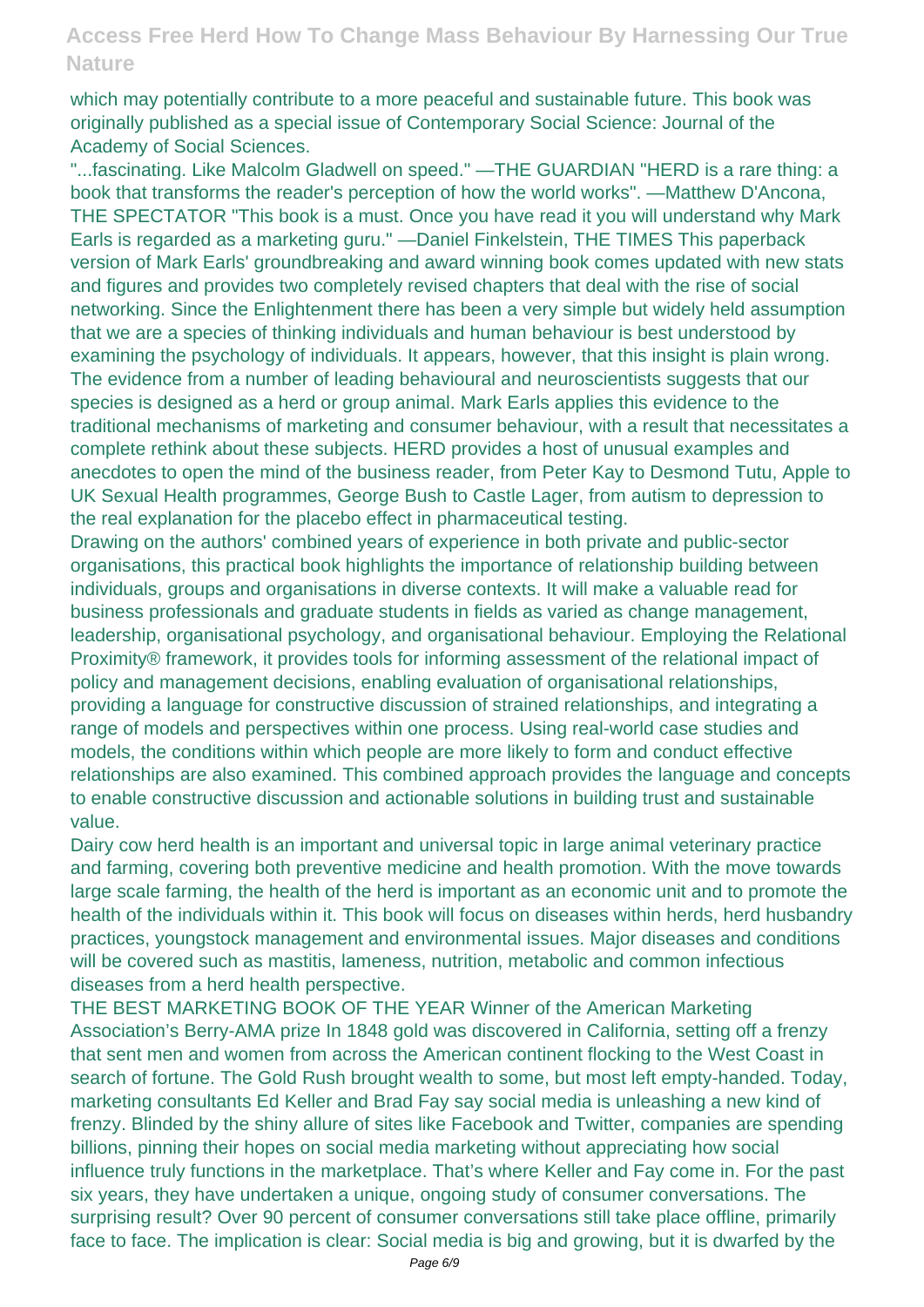real world in which people live and interact. Make no mistake. There is a hugely important social wave rolling across the world of business today. New scientific evidence reveals that we humans are fundamentally social beings for whom social influence determines nearly every decision we make. And the greatest impact comes when those conversations happen face to face, as emotions and nonverbal cues are communicated along with words. In The Face-to-Face Book, Keller and Fay offer key insights and recommendations for how businesses, both large and small, can best succeed in today's socially motivated consumer marketplace by looking at how consumers act in real life as well as online. The authors share their extensive research and the stories of companies—large, such as Apple, General Mills, Kimberly–Clark, and Toyota, as well as innovative small businesses—that have hit pay dirt with a balanced and holistic approach to social marketing. They also discuss those that have bet big and lost by overcommitting to online social media alone. The Face-to-Face Book does not overlook the extraordinary growth and importance of social media, which offers important new tools for businesses of all kinds; however, the authors caution against placing too grand a bet on online social media at the expense of other forms of social marketing. This book is a celebration of the supremely social nature of all human beings and how that drives the consumer marketplace. It's a story that will leave you thinking anew, and talking.

Why and how do some acts of protest trigger mass mobilization while others do not? Using the cases of Morocco, Algeria, Tunisia, and Libya, Mekouar argues that successful mass mobilization is the result of a surprise factor, whose impact and exceptionality is amplified by the presence of influential political agents during the early phase of protest, as well as by regime violence and unusual media coverage. Together this study argues that these factors create a perception of exceptionality, which breaks the locally available cognitive heuristic originally in favor of the regime, and thus creates the necessary conditions for mobilization to occur. This book provides a unique dialectical picture of mobilization in North Africa by focusing both on the perspective of those who mobilized against their local regimes and members of the security forces who were responsible for stopping them. Moreover, it offers a first-hand account of the tumultuous days preceding authoritarian collapse and explains the mechanisms through which political change occurs.

Leading scholars offer a range of perspectives on the roles played by innovation in the evolution of human culture. In recent years an interest in applying the principles of evolution to the study of culture emerged in the social sciences. Archaeologists and anthropologists reconsidered the role of innovation in particular, and have moved toward characterizing innovation in cultural systems not only as a product but also as an evolutionary process. This distinction was familiar to biology but new to the social sciences; cultural evolutionists from the nineteenth to the twentieth century had tended to see innovation as a preprogrammed change that occurred when a cultural group "needed" to overcome environmental problems. In this volume, leading researchers from a variety of disciplines--including anthropology, archaeology, evolutionary biology, philosophy, and psychology--offer their perspectives on cultural innovation. The book provides not only a range of views but also an integrated account, with the chapters offering an orderly progression of thought. The contributors consider innovation in biological terms, discussing epistemology, animal studies, systematics and phylogeny, phenotypic plasticity and evolvability, and evo-devo; they discuss modern insights into innovation, including simulation, the random-copying model, diffusion, and demographic analysis; and they offer case studies of innovation from archaeological and ethnographic records, examining developmental, behavioral, and social patterns. Contributors André Ariew, R. Alexander Bentley, Werner Callebaut, Joseph Henrich, Anne Kandler, Kevin N. Laland, Daniel O. Larson, Alex Mesoudi, Michael J. O'Brien, Craig T. Palmer, Adam Powell, Simon M. Reader, Valentine Roux, Chet Savage, Michael Brian Schiffer, Jeffrey H. Schwartz, Stephen J. Shennan, James Steele, Mark G. Thomas, Todd L. VanPool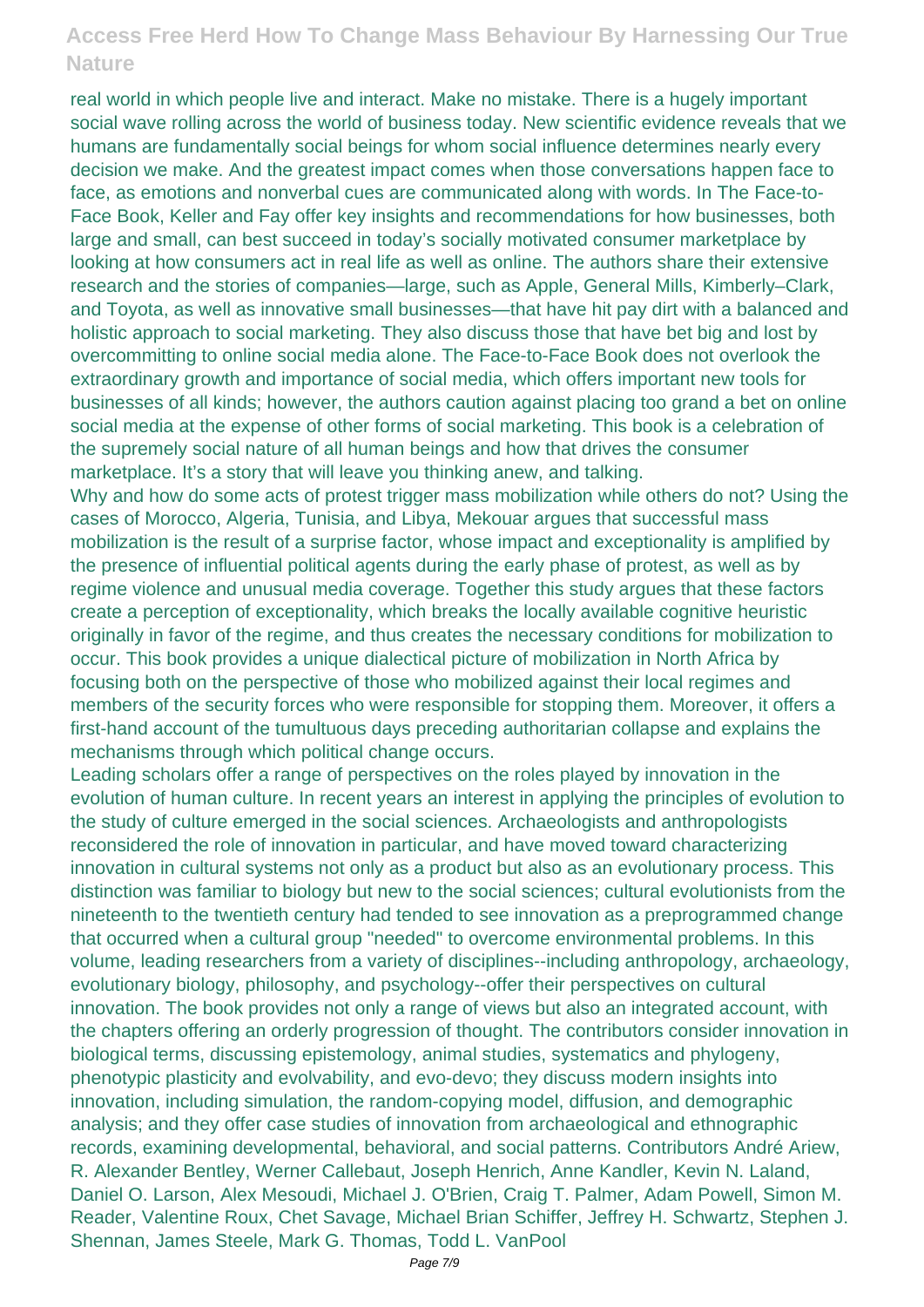Architectural Regeneration will address the different perspectives, scales and tools of architectural regeneration by means of detailed overviews of the current state of thinking and practice, with case studies from around the world used as examples to support the theoretical arguments.

HerdHow to Change Mass Behaviour by Harnessing Our True NatureJohn Wiley & Sons THE #1 HACK FOR SMARTER MARKETING We all want new answers and new solutions for the very real and pressing challenges that our organizations face. New things to point to and talk about, new ways of working and new ways of thinking that might just be better than the old ways. But rather than this endless search for a brilliant and novel solution, why don't you just copy something that's worked before? Mark Earls, leading expert in marketing and consumer behaviour, quashes the stigma around copying, and shows that it can help us to rethink how we go about solving problems. By understanding what other people are doing and the choices they make, we can develop strategies to solve the challenges that we face inside and outside the organization. Based on extensive research and proven examples, Copy, Copy, Copy provides over 50 strategies that you can use right away to copy, borrow or steal as the basis for better ideas – faster. If it's good enough for Elvis, Newton, Shakespeare, The British Olympic Cycling Team and Great Ormond Street Hospital, isn't it good enough for you? 'This delightful book argues convincingly that transferring ideas usually produces greater value than cooking them up from scratch. And then shows you how.' — Rory Sutherland, Vice Chairman, Ogilvy London and the Spectator Magazine's Wikiman 'Yet another entertaining handbook from the acclaimed Herdmeister for anyone involved in marketing, behavioural change and understanding why we all make the choices we make. Earls convincingly disrupts convention about what is innovation – though "praxis". This is jammed with great case studies and 52 actionable strategies.' — Stephen Maher, Chairman, The Marketing Society and CEO, MBA 'Yet again this leading British business thinker has got us to see the world we inhabit today in fresh and mind-altering ways. A book which marries theory and practice better than the vast majority out there. Most of all his message of copying one's way to greatness is entertaining, counter-intuitive and fun.' — David Abraham, CEO Channel 4 PLC

The way people buy has gone through a massive revolution in recent years: thanks to blogs, review sites and chat rooms, we no longer have to rely on what a company says about its products and services - we can read what our fellow consumers think about what they've bought, and make our own decisions bearing those views in minds. The result? Empowered customers who know exactly what they want and who can now explore many ways to get it. Many companies, however, just won't accept that things have changed and haven't adjusted their marketing efforts to match. In Crowd Surfing, David Brain and Martin Thomas explain what marketers, advertisers and brand specialists need to do to communicate with today's savvier consumers. They include case studies of successes and failures from the business world and beyond, and interview leaders such as Michael Dell and Sebastian Coe to help illustrate their points.

Examining in detail the surprising similarities between modernist literature and contemporary theories of the crowd, this work shows that many modernist literary forms emerged out of efforts to write in the idiom of the crowd mind.

Brand owners are in crisis. Consumer trust is at an all time low. Over 95% of all consumer product launches in the packaged goods sector fail to achieve their goals for success. This book gives a clear answer to why success rates are so low in the consumer packaged good industry and lays out a roadmap for product innovation - to make ideas successful. This book will inspire the reader to make a paradigm shift in how they approach product innovation - to be driven by the science of consumer behavior. The basic premise for this book is that emotions are at the root of all consumer motivations. Therefore, an innovation process focused on identifying how to turn up or down emotions that drive behavior will lead to product success.